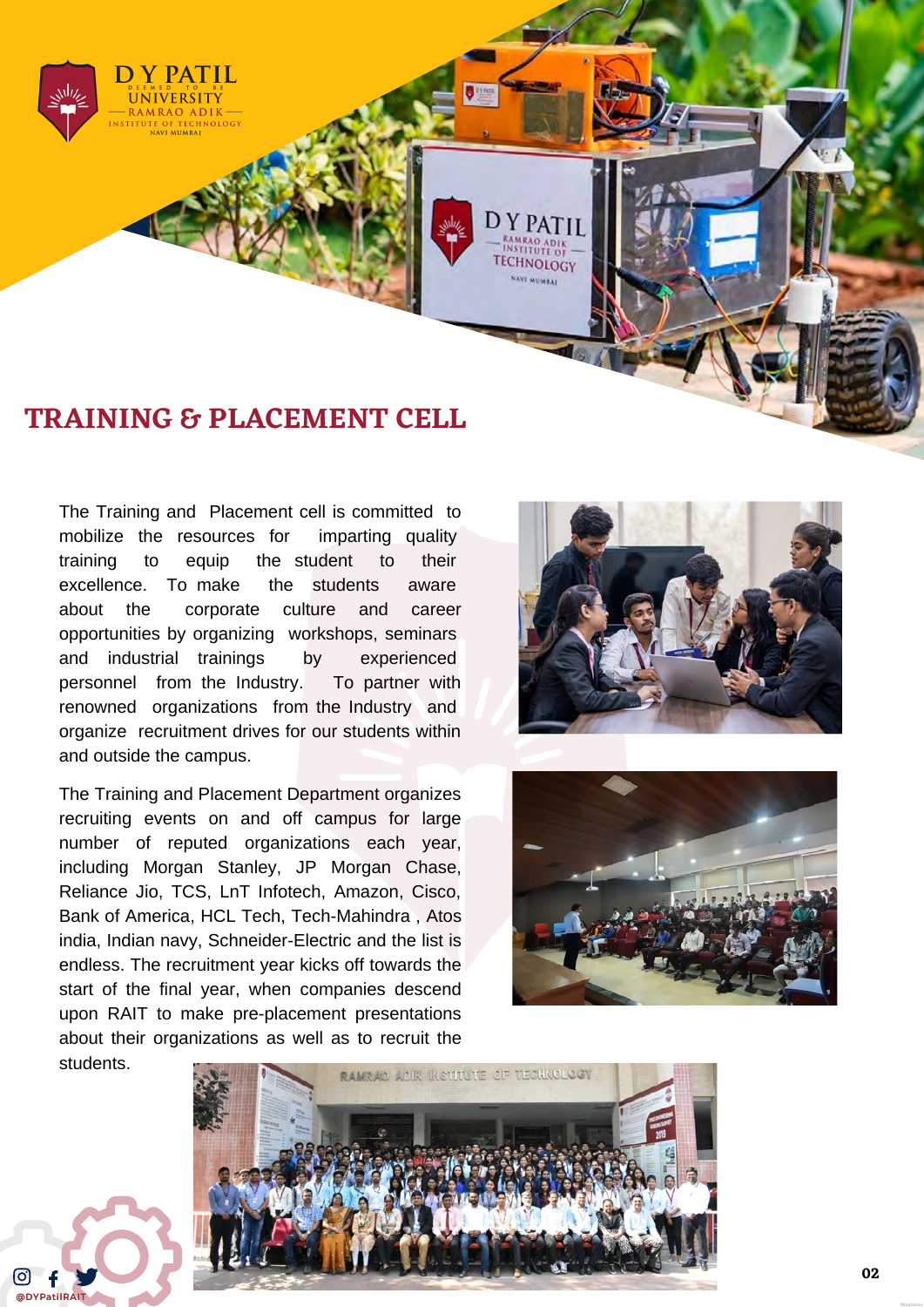

### **CAMPUS RECRUITMENT TRAINING (CRT) :**

### **Aptitude Training**

- **100 Practice Aptitude Test & 2 Technical domain test.**
- **180 Hrs of classroom sessions**
- **Logical Reasoning, Quantitative, Verbal Training**

#### **Soft Skills Training**

- **Communication Skills, Translation of ideas into words.**
- **Spoken Grammar, Talking about self, family, history, goals.**
- **Intra-group and Public communication.**
- **Impromptu and prepared speech.**
- **Written communication Do's and Don'ts, Samples, and effective techniques.**
- **Grooming & Business Etiquette, Building a good resume.**
- **Group Discussions, Personal Interviews.**

#### **Techincal Training/Tests**

- **Course on Java and C.**
- **Place-A-thon, Code for Good, Codeathon, Codevita and other various coding tests in association with HackerRank and CodeChef**

## **Methodlogy**

@DYPatilRAIT

[၀]